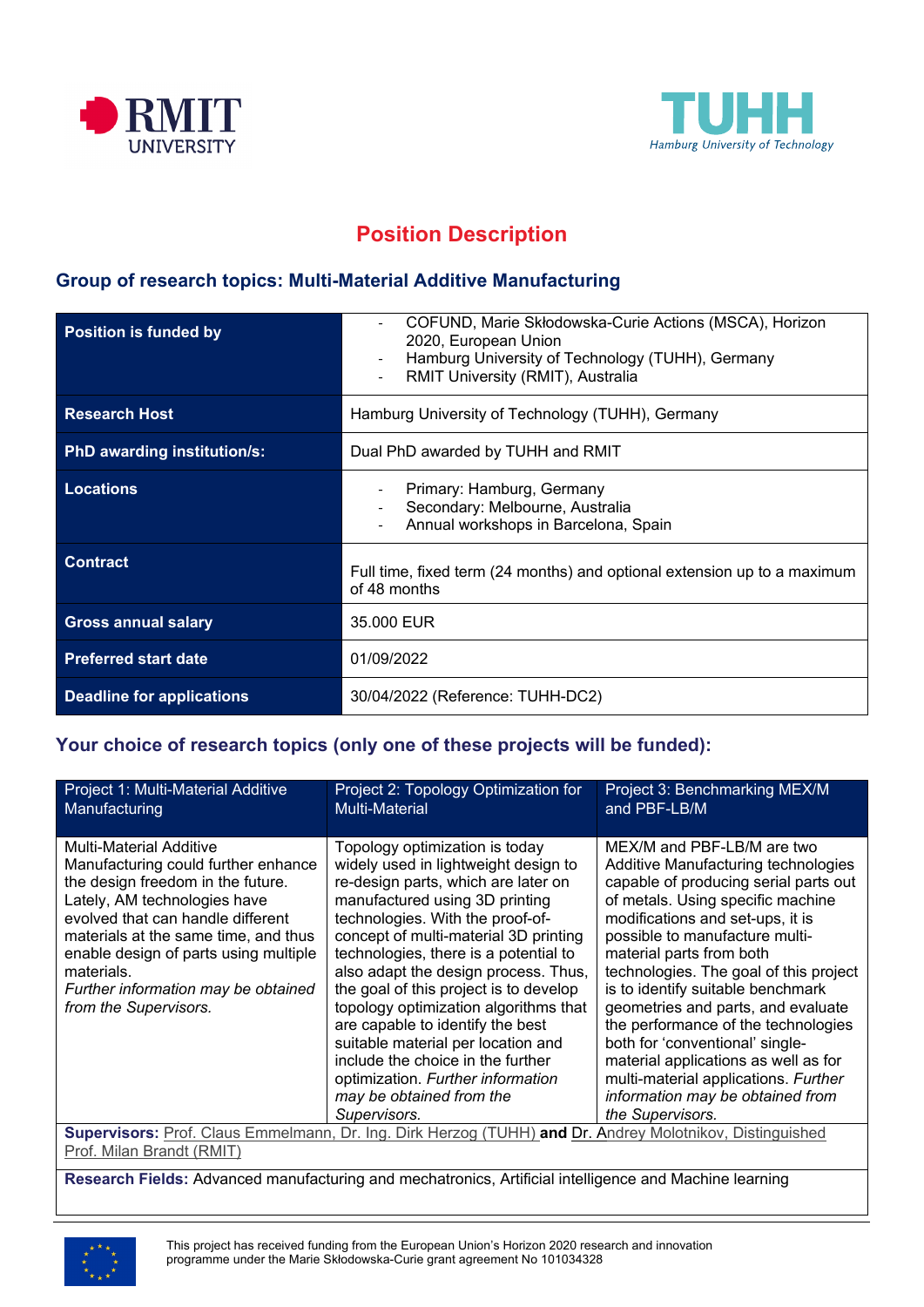



### **REDI**

The REDI (RMIT European Doctoral Innovators) program is a unique opportunity offering excellent PhD conditions including enviable international experience, top-class research discipline and transversal skills training as well as networking with academic and industry leaders across 60+ supporting partners and 11 countries. As a REDI researcher you will be:

- enrolled by two entities, with the chance to be awarded dual doctorates and gain alumni status from multiple institutions, including the Marie Curie Alumni Association.
- seeing the world and spending a year at RMIT University in Melbourne, Australia (ranked in the top 20 of universities under 50 years old in the world).
- part of a rich multidisciplinary network of researchers and supervisors who come together in annual, week-long training events in Barcelona.
- working closely with industry and gaining experience with the 40+ leading companies supporting the program.
- earning a salary above national standards for doctoral positions with full social security benefits (with further support available for eligible researchers with additional needs).
- receiving support and guidance from two highest-calibre, experienced supervisors with high PhD completion rates.
- enhancing your career prospects through comprehensive technical and transversal skills training from leading institutions, intersectoral and international experience and mentoring.
- working on innovative and exciting projects of high commercial and societal value with up to four years to complete your research.

#### **For more information visit: rediprogram.eu**

## **Are you REDI? (Expected Profile)**

#### **Project 1**

**Your background and skills**: You should have a Master's in Information Technology, Production Engineering, Materials Science or similar. Previous knowledge in Artificial Intelligence methods and tools is required. Experience in Additive Manufacturing is of benefit.

**Your work experience**: Professional experience is not required.

**Your research experience**: Research experience is not required.

#### **Project 2**

**Your background and skills**: You should have a Master's in Theoretical Mechanical Engineering, Materials Science of similar is required. Previous knowledge in modelling and simulation is expected. Knowledge about Additive Manufacturing is of benefit.

**Your work experience**: Professional experience is not required.

**Your research experience**: Research experience is not required.

#### **Project 3**

**Your background and skills**: You should have a Master's in Materials Science of similar is required. Previous knowledge in modelling and simulation is expected. Knowledge about Additive Manufacturing is of benefit.

**Your work experience**: Professional experience is not required.

**Your research experience**: Research experience is not required.

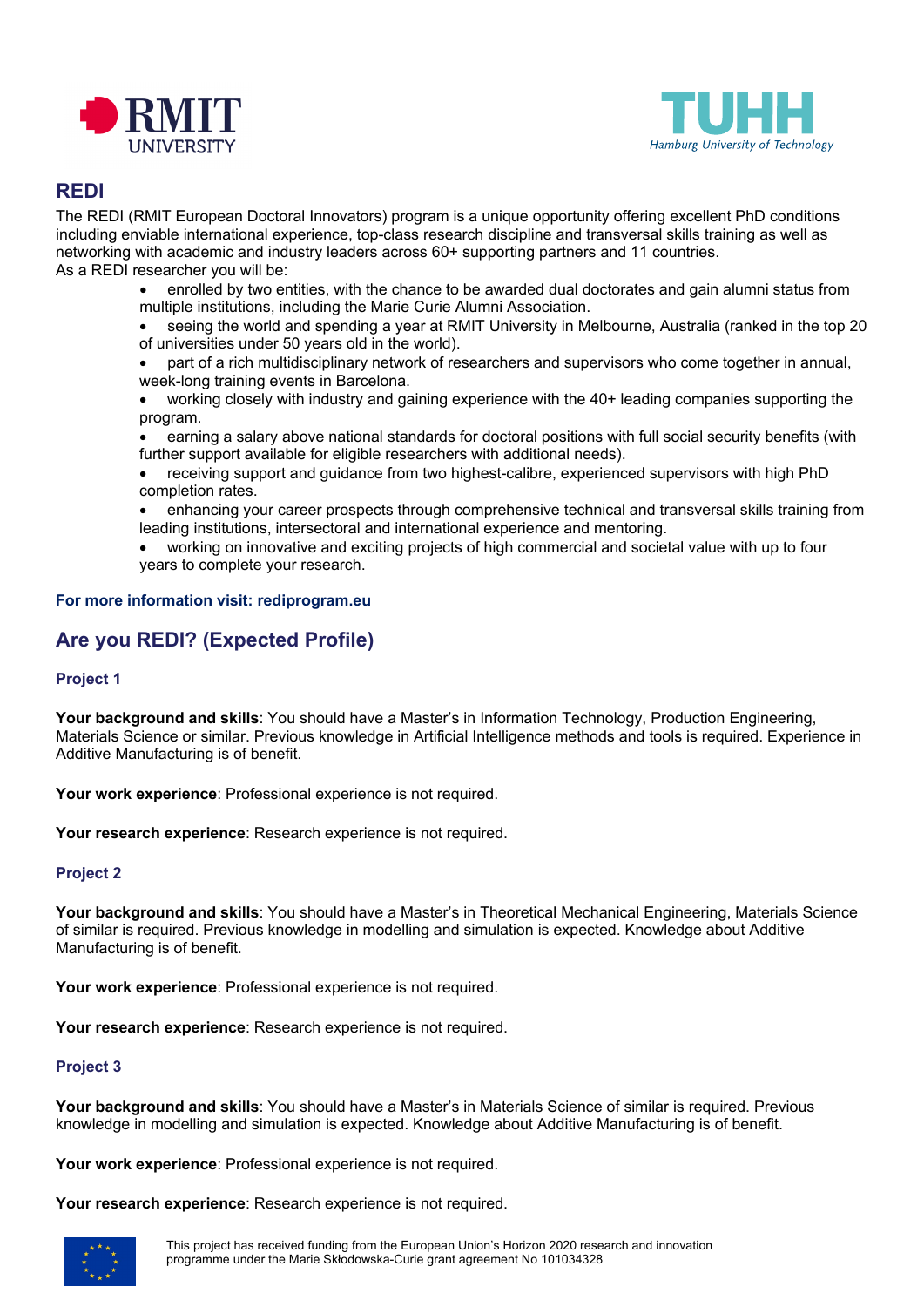



### **Employment Benefits and Conditions**

TUHH offers a 24-months full-time work contract (extendable up to 48 months as required), indicatively starting on 01/09/2022. The position will be based in Hamburg (Germany). International travel is foreseen, including to Australia (up to 12 months) and Spain (one week per year). At TUHH, there is a probation period of six (6) months and there are 39 working hours per week.

The remuneration, in line with the European Commission rules for Marie Skłodowska-Curie grant holders, will consist of a gross annual salary of around 35.000 EUR gross per year. Of this amount, it is very hard to give the exact net salary to be perceived by the Researcher as it is subject to national tax legislation and will depend on the personal situation and choices of the candidate, but it would be approximately EUR 1,950.

#### **Benefits include**:

- 30 working days off per year.
- Paid sick days up to 6 weeks per year.
- Citizens of foreign countries who live and work in Germany and have a settlement permit or a residence permit can apply for parental benefit (Elterngeld) after the birth of their child.
- 1,000€ yearly travel allowance to cover flights and accommodation to participate in the annual workshop at RMIT Europe in Barcelona (Spain).
- 10,000€ allowance to cover flights and living expenses for up to 12 months in Australia.

#### For more details, please see:

https://www.tuhh.de/alt/tuhh/education/degree[-courses/doctoral-degrees/doctoral-degree-regulations.html](https://www.tuhh.de/alt/tuhh/education/degree-courses/doctoral-degrees/doctoral-degree-regulations.html)

## **REDI to apply? First a little more about us…**

#### **TUHH**

TUHH is a compact technical university with a clear profile in research and innovative learning methods where theory and practice meet. From the beginning of its existence, TUHH has had the ambition to be one of the most internationally connected universities in Germany. Our research excellence is the crux of our international outreach program. The TUHH has direct and indirect ongoing international research collaborations with partners in more than 50 countries. One of the TUHH's core strategic development goals is to intensify and extend the relationships between it and other leading centres of excellence in research and teaching, as well as student and staff exchanges.

TUHH university offers to its Doctoral Students a wide range of benefits, including:

- **Mentoring program:** TUHH is one of nine member universities of Hamburg Research Academy (HRA). The HRA offers individual advising sessions with a focus on specific career stages and topics, such as: Doctorate and beyond; Postdocs and Junior Professors; Good Scientific Practice and Career Coaching.
- **Courses and training opportunities:** The Graduate Academy for Technology and Innovation at TUHH offers training that helps Early-Stage Researchers to develop and expand your generic competences or so-called transferable skills and to plan the next steps in their careers.
- **Language courses:** TUHH offers in cooperation with the Volkshochschule Hamburg to all TUHH-members semester-time language courses: English, Chinese, French, Japanese, Italian, Spanish, Arabic and German.
- **Relocation support:** The Accommodation Office from TUHH helps international exchange students and degree students in hunting for accommodation in Hamburg.
- **Cultural and social activities:** The international office of the TUHH promotes an intercultural program called "Welcome@TUHH" <https://www.tuhh.de/welcome/home.html>
- **Engagement with industry:** The Doctoral Student will closely work with relevant industry partners and benefit from specific training and mentoring opportunities (i.e. secondments, site visits, access to facilities and data, etc.)

For more information, visit: <https://www.tuhh.de/alt/tuhh/startpage.html>

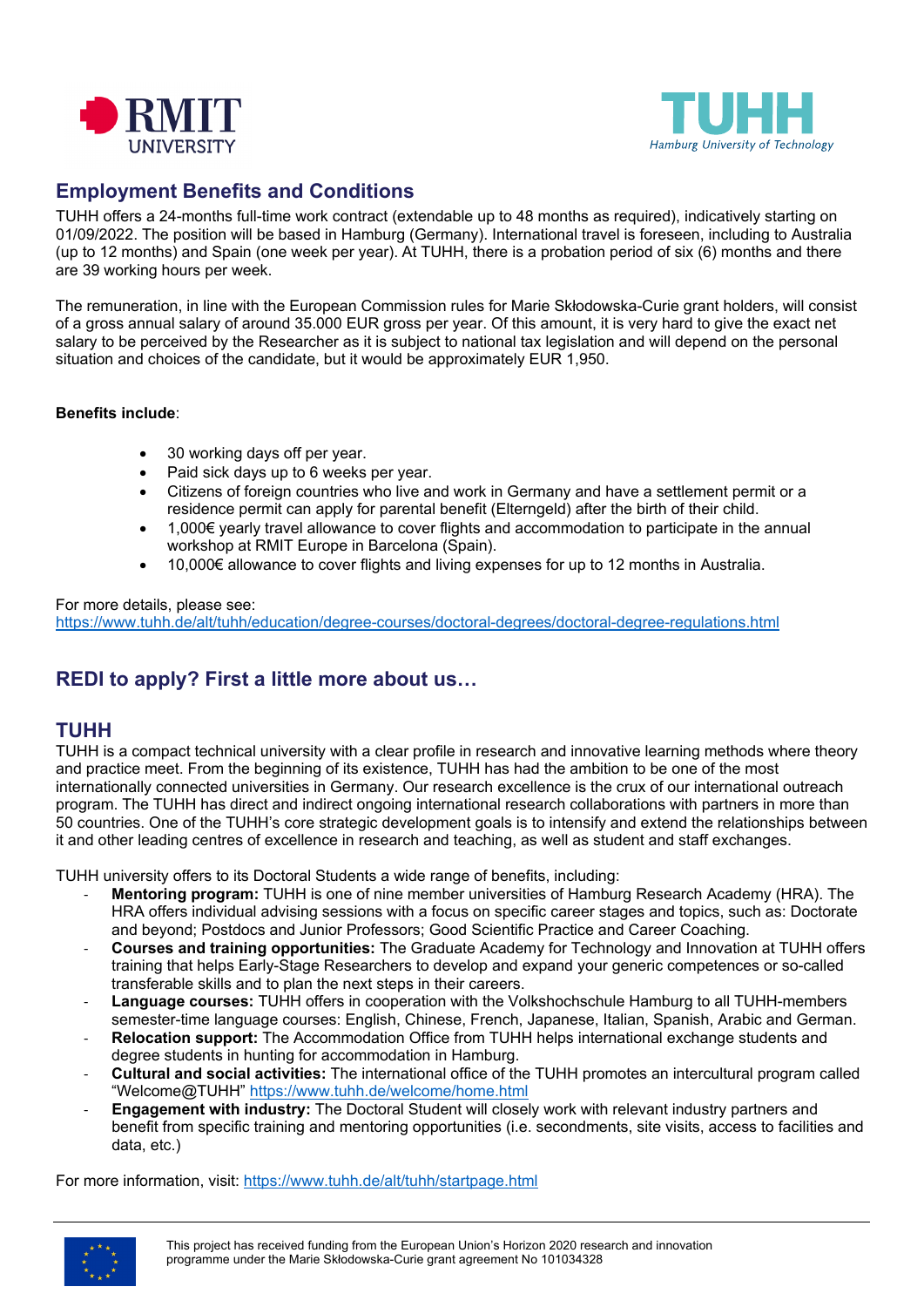



### **RMIT**

RMIT is a global university of technology, design and enterprise, ranked in the top 20 of universities under 50 years old in the world. World-class people, leading edge resources, collaboration with industry partners and multidisciplinary approaches are just a few of the trademarks of research at RMIT, which boasts almost 90,000 students and campuses in Australia, Vietnam, a centre in Barcelona, Spain and research and industry partners on every continent.

As Doctoral Student at RMIT you will be able to benefit from a wide range of training and mentoring opportunities including:

- **The PhD Up** program offering a huge range of workshops, seminars and short courses to build research knowledge and skills, including research writing, publishing, research methods, ethics, project management and careers (see more at: [https://www.rmit.edu.au/students/student](https://www.rmit.edu.au/students/student-essentials/information-for/research-candidates/enriching-your-candidature/phd-up-program)-essentials/information-for/research[candidates/enriching-your-candidature/phd-up-program\)](https://www.rmit.edu.au/students/student-essentials/information-for/research-candidates/enriching-your-candidature/phd-up-program)
- **RMIT PhD Online Modules**, designed specifically for PhD students, including *Researching your literature review, Writing a research proposal, Choosing where to publish, Writing for Publication, Research Integrity*, etc.
- **RMIT Creds**, RMIT's Digital Credentials Platform, which includes over 80 credentials covering a wide range of topics such as *Understanding Responsible Research and Innovation, Academic Integrity Awareness, Emotional Intelligence, Diversity Matters, Agile Ways of Working, Why Gender Matters, Cross Cultural Communications*, etc. (see more at: https://www.rmit.edu.au/study-with-us/levels-of-study/short-courses);
- The e-Grad School, the online learning modules of the Australian Technology Network (ATN) of Universities' covering a multitude of transferrable skills such as *Critical and Creative Thinking, Leadership and Communication, Entrepreneurship, Research Commercialisation, Public Policy*, etc.
- **The RMIT Mentoring platform also** gives you access to mentoring from trained professionals and experts, including:
	- o *Career Mentoring* career guidance from industry professionals from all disciplines and global locations.
	- o *Women@RMIT Mentoring* career guidance from industry professionals who are committed to gender diversity and equality in the workplace (especially for female students in male dominated industries)
	- *Pride Mentoring* a chance for students who identify as LGBTIQ+ to receive professional and social guidance from industry professionals who also identify as LGBTIQ+ or are familiar with the additional challenges these groups face in the workforce.

Find out more: [rmit.edu.au](https://www.rmit.edu.au/)

## **A little more about you…**

## **Eligibility**

**You need to fulfil criteria of the REDI program and both universities to be recruited.**

To apply for REDI, you must comply with the MSCA-COFUND general eligibility criteria:

- Be in the **first four years** (Full-Time Equivalent (FTE) research experience) **of your research career** and not yet have been awarded a doctoral degree. FTE Research Experience is measured from the date when a researcher obtained the degree entitling him/her to embark on a doctorate, **AND**
- **Not have resided or carried out your main activity** (work, studies, etc.) in the country of your research host for more than 12 months in the 3 years immediately before this call's deadline. Time spent as part of a procedure for obtaining refugee status under the Geneva Convention (1951 Refugee Convention and 1967 Protocol), compulsory national service and/or short stays such as holidays is not taken into account.

**AND** the following criteria:

• **Hold a bachelor's degree requiring at least 4 years of full-time study** in a relevant discipline awarded with honours and including a research component; **OR**